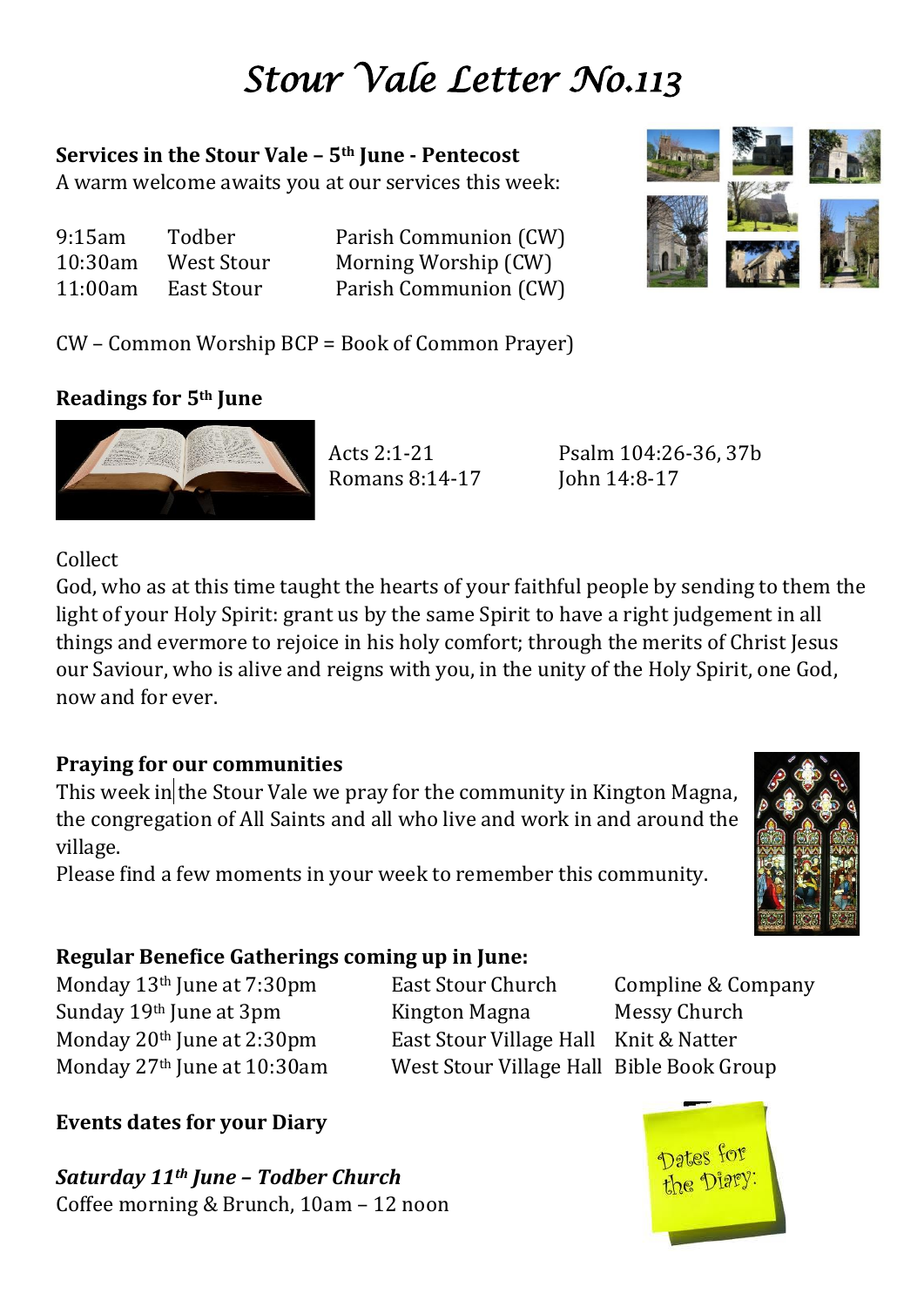# *Saturday 25th June - Todber Church*

Coffee morning with a gardening theme, 10am – 12 noon

## *Saturday 9th July – Todber Church*

Coffee morning, 10am – 12 noon

#### *Saturday 9th July – Buckhorn Weston Village Hall* Fete and fun dog show starts 2:30pm

#### *Sunday 17th July – East Stour Church* Cream Teas – more information to follow

## *Sat 23rd / Sun 24th July – Fifehead Magdalen Church*

Flower Festival from 3pm – 4:30pm both days, concluding with a Songs of Praise on Sunday at 6:30pm.

# *Saturday 30th July – Kington Magna Church*

The ever-popular Artisan Coffee & Crafts from 10am – 12 noon

*See Octavo for other village activities over the next few months!*



# **The Newsletter**

Due to Barbara's new job and increased working hours, this Newsletter is now going to be produced by Jill Perry, our *Octavo* magazine editor and administrator. If you would like anything advertised in the weekly newsletter, contact either Jill or Revd Richard.

## **Pause for Thought**

#### *Dem Bones, dem bones*

It has been said that the body of any organisation is made up of four types of bones….

There are the Wishbones – who spend their time wishing someone else would do something about the problem under discussion….

There are the Jawbones – who spend their time talking about the problem.

There are the Knucklebones – who spend their time knocking everything that everyone has already done or would like to do.

Finally, there are the Backbones who quietly come along, get under the load, and carry it!

Which type of bone are you?

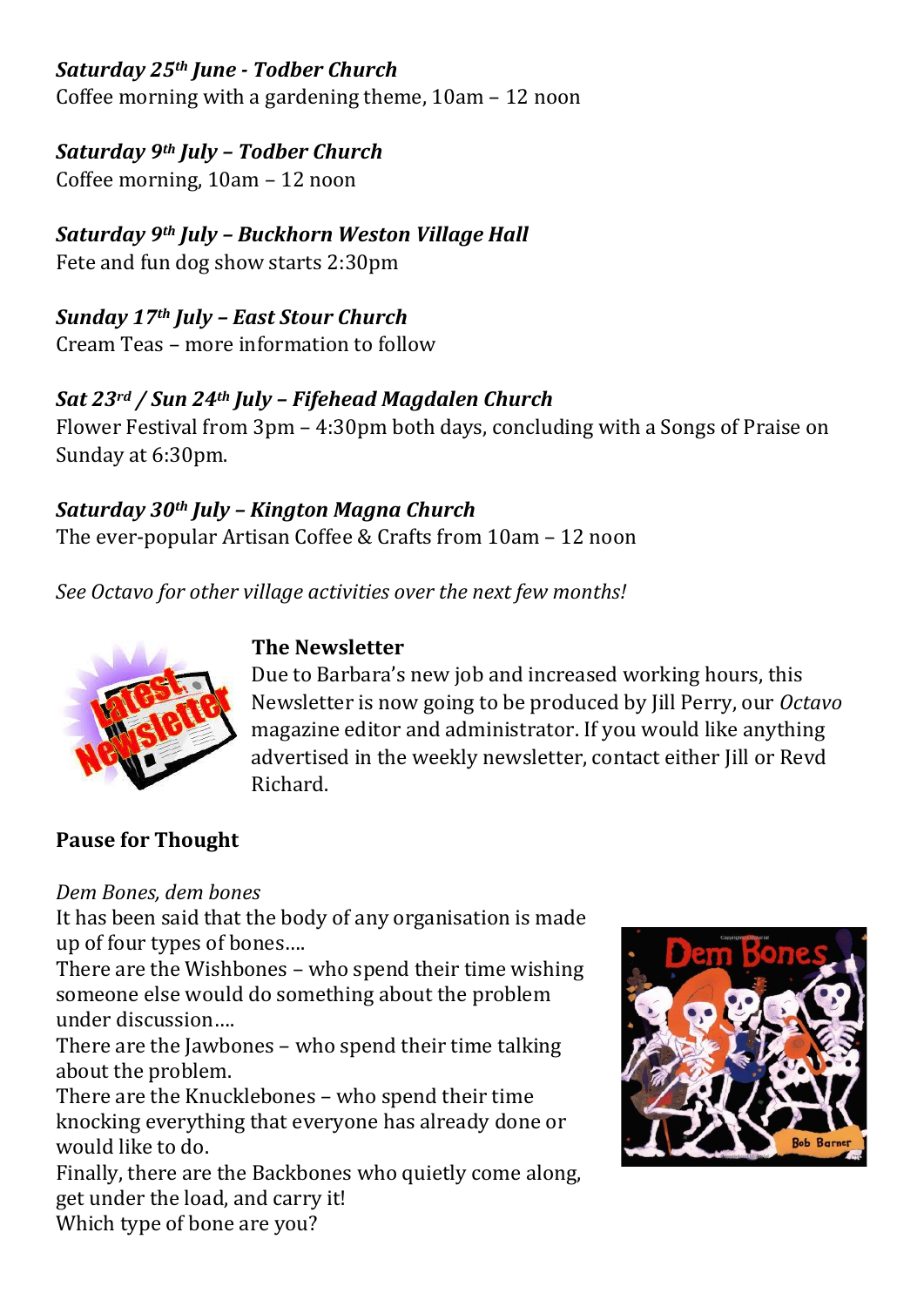#### *With Pentecost in mind…* **Come Holy Ghost**

Come, Holy Ghost, our souls inspire And lighten with celestial fire; Thou the anointing Spirit art, Who dost Thy sevenfold gifts impart.

Thy blessed unction from above Is comfort, life, and fire of love; Enable with perpetual light The dullness of our blinded sight.

Anoint and cheer our soiled face With the abundance of Thy grace; Keep far our foes; give peace at home: Where thou art guide no ill can come.

Teach us to know the Father, Son, And Thee of both, to be but One, That through the ages all along This may be our endless song, Praise to Thine eternal merit, Father, Son and Holy Spirit.



*Anonymous prayer, 9th century, translated by John Cosin*

#### **Quote of the Week**

The Holy Spirit … writes His own gospel and He writes it in the hearts of the faithful. *Jean-Pierre de Caussade SJ*

#### **Prayer for the Queen**

Almighty God, whose Son Jesus Christ exchanged the glory of a heavenly throne for the form of a servant, we thank you that you have given Elizabeth our Queen a heart to serve her people, and have kept her devoted in this service beyond all who were before her: encourage us by her example to serve one another,